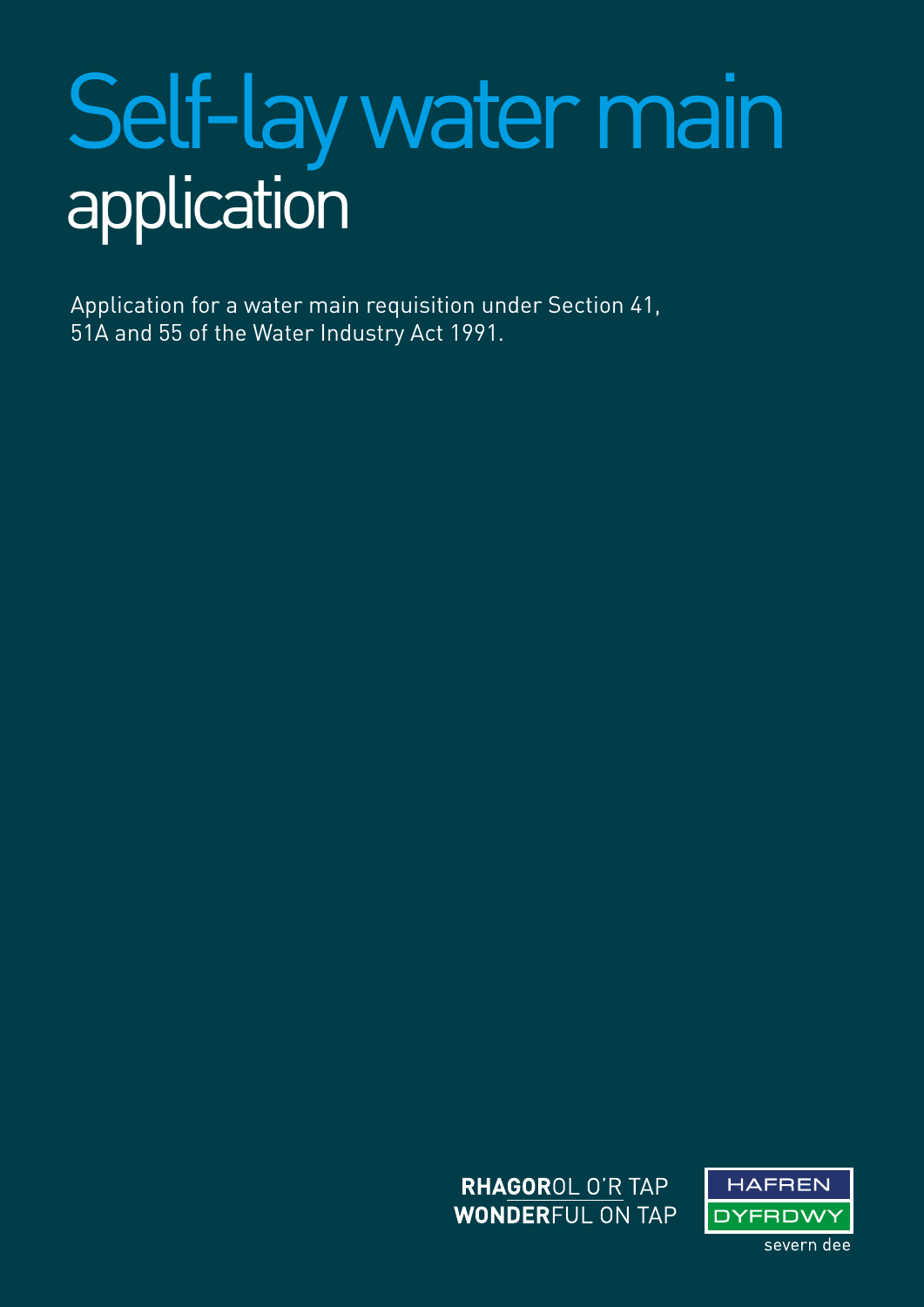# Self-lay water main application

Please refer to the support notes to help you complete this application form. You may want to keep a copy of the completed form for your own records.



# **Section 1A: Requisitioner**

| <b>Name of Requisitioner:</b>     | Note 1.1 | <b>Contact name:</b>  |
|-----------------------------------|----------|-----------------------|
| <b>Address of Requisitioner:</b>  | Note 1.2 | Telephone number:     |
|                                   |          | <b>Mobile Number:</b> |
| Postcode:                         |          | <b>Email Address:</b> |
|                                   |          |                       |
| <b>Registered company number:</b> | Note 1.3 |                       |

# **Section 1B: Agent/Consultant details**

(only to be completed if an agent/consultant is being used)

| <b>Name of Agent/Consultant:</b>  | Note 1.4 | <b>Contact name:</b>  |
|-----------------------------------|----------|-----------------------|
| Address:                          | Note 1.2 | Telephone number:     |
|                                   |          | <b>Mobile Number:</b> |
| Postcode:                         |          | <b>Email Address:</b> |
| <b>Registered company number:</b> | Note 1.3 |                       |

# **Section 1C: Site details**

| Site name and address:                                                      | Note 1.5                 | Who should we be corresponding with?<br>Agent/Consultant<br>Requisitioner<br>Note 1.7<br><b>Related application reference:</b> |
|-----------------------------------------------------------------------------|--------------------------|--------------------------------------------------------------------------------------------------------------------------------|
| Postcode:                                                                   |                          |                                                                                                                                |
| Ordnance survey reference:<br>Y:<br>X:                                      | Note 1.6                 |                                                                                                                                |
| Is there any one else you're happy for us to discuss your application with? |                          | Yes<br><b>No</b>                                                                                                               |
| If yes, please tell us here                                                 |                          |                                                                                                                                |
|                                                                             | $\overline{\phantom{a}}$ |                                                                                                                                |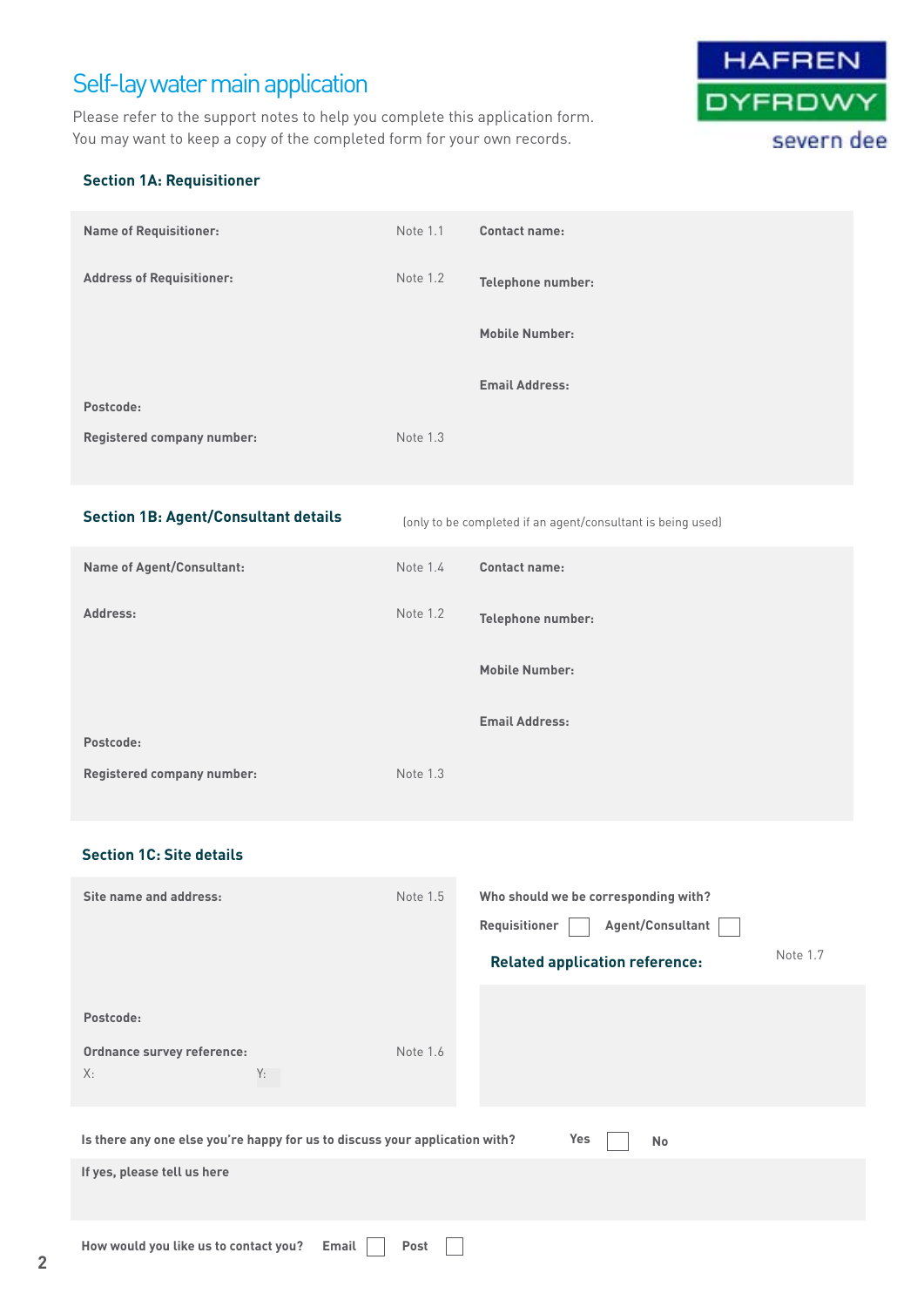# **Section 2: Contractor Details**

| <b>Name of Contractor:</b>        | Note 2.1 | <b>Contact name:</b>     |
|-----------------------------------|----------|--------------------------|
| <b>Address of Contractor:</b>     | Note 1.2 | <b>Telephone number:</b> |
|                                   |          | <b>Mobile Number:</b>    |
| Postcode:                         |          | <b>Email Address:</b>    |
| <b>Registered company number:</b> | Note 1.3 |                          |

# **Section 3: Construction and Design Management (CDM) Regulations 2015**

For information on the CDM Regulations 2015 please visit www.hse.gov.uk

| 1. Is your project notifiable? Note 3.1<br>Your project is notifiable if construction work lasts more than 30 working days or has more than 20 workers working<br>simultaneously at any point in the project; or involves more than 500 person days. | Yes.  |           |
|------------------------------------------------------------------------------------------------------------------------------------------------------------------------------------------------------------------------------------------------------|-------|-----------|
| If no, please move to question 3.                                                                                                                                                                                                                    |       |           |
| <b>2.</b> Has the Health and Safety Executive been notified that your project is notifiable? Note 3.2                                                                                                                                                | Yes.  |           |
| If No, you need to contact the HSE at www.hse.gov.uk to tell them that your project is notifiable before you submit this application form.                                                                                                           |       |           |
| <b>3.</b> Is the work being undertaken for a domestic client? Note 3.3                                                                                                                                                                               | Yes l | <b>No</b> |
| 4. If yes to question 3, have you notified the principal designer and/or<br>principal contractor of their responsibilities? Note 3.4                                                                                                                 | Yes.  |           |
| 5. If no to question 3, please provide contact details for client, principal designer                                                                                                                                                                |       |           |

**5.** If no to question 3, please provide contact details for client, principal designer and/or principal contractor belowNote 3.5

| Name of client (if different to applicant) | Name of principal contractor:<br>(if different to contractor above) | Note 3.4 |
|--------------------------------------------|---------------------------------------------------------------------|----------|
| Address:                                   | Address:                                                            |          |
| Postcode:                                  | Postcode:                                                           |          |
| <b>Contact name:</b>                       | <b>Contact name:</b>                                                |          |
| Telephone number:<br><b>Email Address:</b> | Telephone number:<br><b>Email Address:</b>                          |          |
|                                            |                                                                     |          |
|                                            |                                                                     |          |
| Name of principal designer:                | <b>Contact name:</b>                                                |          |
| Address:                                   | Telephone number:                                                   |          |
| Postcode:                                  | <b>Email Address:</b>                                               |          |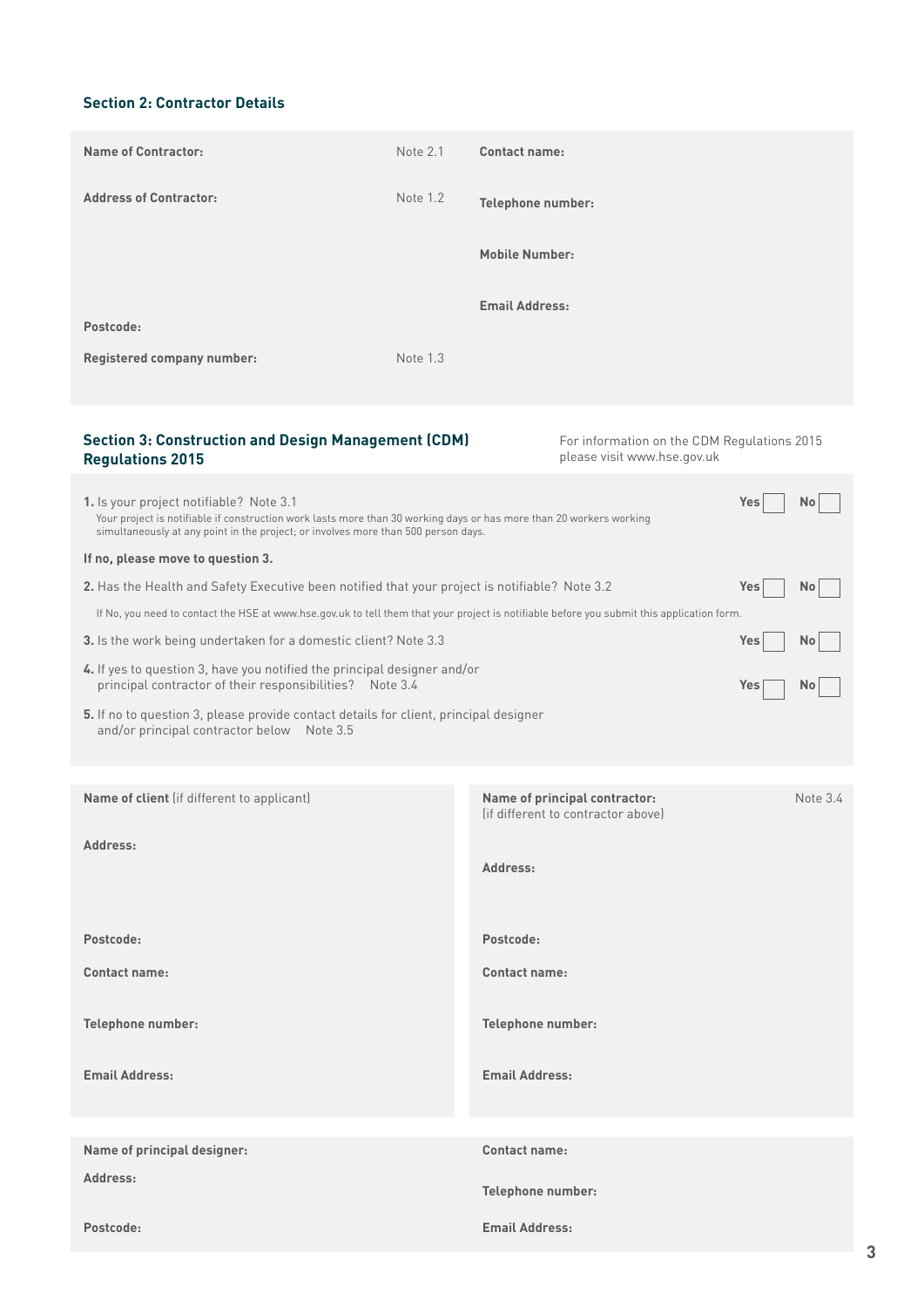# **Section 4: Local Council Details**

| <b>Name of Local Council:</b>                                                                                                                                                                                                                                                                                                                                                                                                                                                                                        | Note 4.1    | <b>Outline consent date:</b> | Note 4.3                  |
|----------------------------------------------------------------------------------------------------------------------------------------------------------------------------------------------------------------------------------------------------------------------------------------------------------------------------------------------------------------------------------------------------------------------------------------------------------------------------------------------------------------------|-------------|------------------------------|---------------------------|
| <b>Local Council planning consent ref:</b>                                                                                                                                                                                                                                                                                                                                                                                                                                                                           | Note 4.2    | <b>Full consent date:</b>    | Note 4.4                  |
| Please tell us about any conditions attached to the consent                                                                                                                                                                                                                                                                                                                                                                                                                                                          |             |                              |                           |
|                                                                                                                                                                                                                                                                                                                                                                                                                                                                                                                      |             |                              |                           |
| <b>Section 5: Ground condition</b>                                                                                                                                                                                                                                                                                                                                                                                                                                                                                   |             |                              |                           |
| We need to know what the site was previously used for so that we can tell you whether there are any contaminants that will affect<br>the pipe material to be laid. If the land is contaminated, the connection may be delayed until protective measures or remedial<br>action has been undertaken by you. Note 5.1                                                                                                                                                                                                   |             |                              |                           |
| 1. Please tell us what the site was previously used for: Note 5.2                                                                                                                                                                                                                                                                                                                                                                                                                                                    |             |                              |                           |
| a) Greenfield/agriculture<br>b) Housing                                                                                                                                                                                                                                                                                                                                                                                                                                                                              | c) Industry | d) Landfill                  | e) Other (please specify) |
| Where the previous use was anything other than greenfield/agricultural a Soil Analysis Report will be needed, unless you can<br>confirm that protective pipework is to be laid. If a Soil Analysis Report is needed, but not included with the application form,<br>we'll continue to process the application but you'll be expected to lay protected pipework, which may increase the cost of the<br>work to be done. You may also be charged a requote fee if a Soil Analysis Report is submitted at a later date. |             |                              |                           |
| Please tick which option is applicable                                                                                                                                                                                                                                                                                                                                                                                                                                                                               |             |                              |                           |
| Soil report included<br>Protective pipework to be laid                                                                                                                                                                                                                                                                                                                                                                                                                                                               |             |                              |                           |

# **Section 6: Infrastructure credits**

**1.** Please tell us about any premises on the site in the last five years; including what they were used for and whether they have been demolished, as credits against infrastructure charges may apply.Note 6.1

|                 | Previous postal address including postcode | <b>Demolition date</b> | <b>Former use</b> |
|-----------------|--------------------------------------------|------------------------|-------------------|
| $\mathbf{1}$    |                                            |                        |                   |
| $\overline{2}$  |                                            |                        |                   |
| $\mathbf{3}$    |                                            |                        |                   |
| 4               |                                            |                        |                   |
| $\mathbf 5$     |                                            |                        |                   |
| $\pmb{6}$       |                                            |                        |                   |
| $7\overline{ }$ |                                            |                        |                   |
| 8               |                                            |                        |                   |
| 9               |                                            |                        |                   |
| 10              |                                            |                        |                   |

If the details of more premises are known please tell us about these on an additional sheet and attach it to the application form when you send it to us. Note 6.2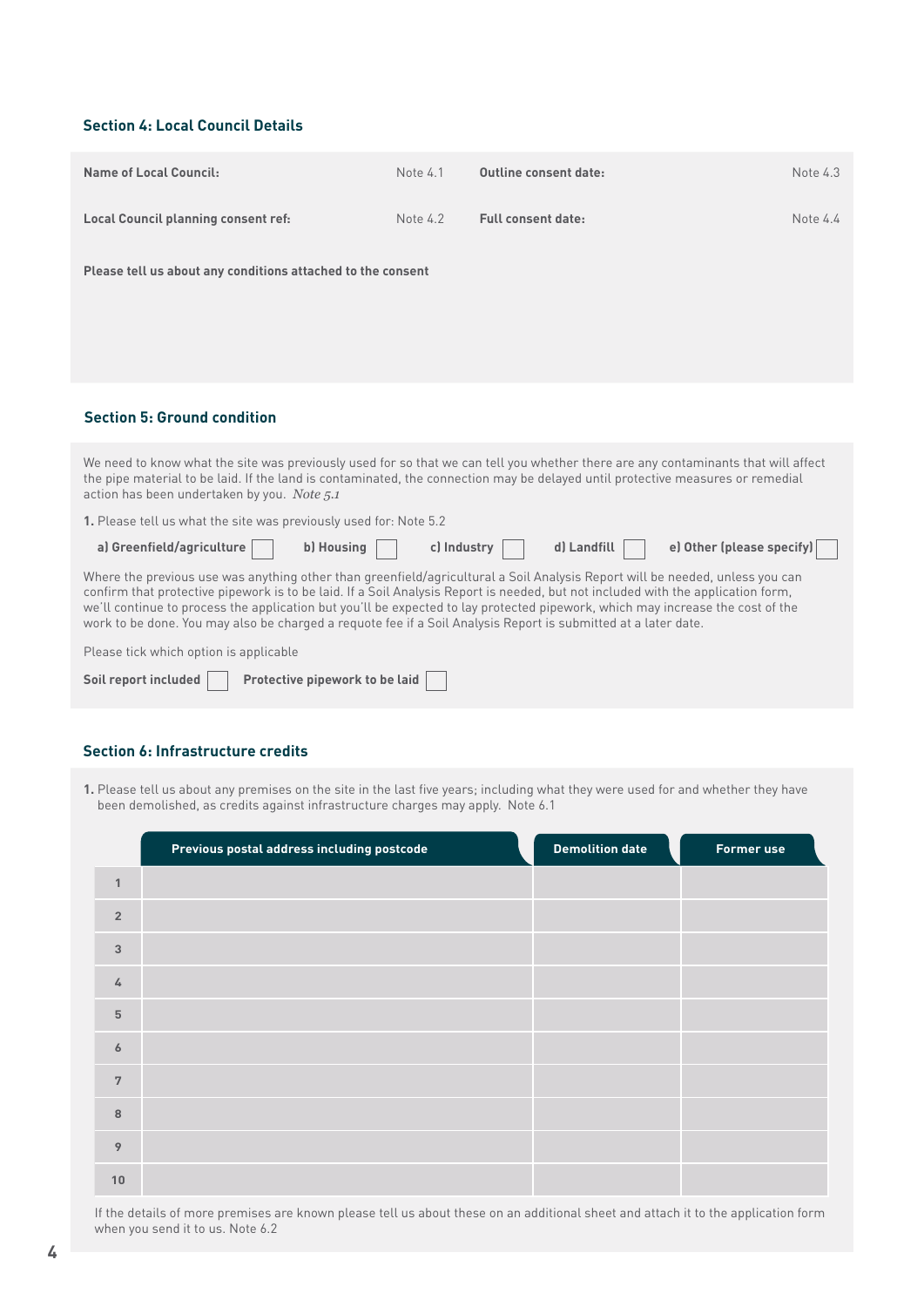# **Section 7: Water fittings & drainage**

| 1. Is the ground floor of any property elevated more than five metres above the<br>public highway, i.e. road or footpath?                                        | Yes |           |
|------------------------------------------------------------------------------------------------------------------------------------------------------------------|-----|-----------|
| 2. Including the ground floor what is the maximum number of floors within an individual building?                                                                |     |           |
| 3. Is the hot water system to be fed directly from mains water? (e.g. combi/unvented)                                                                            | Yes | No        |
| 4. Will rainwater, recycled or grey water plumbing installations be used? Note 7.1                                                                               | Yes | No        |
| 5. Will fire sprinkler systems be fitted within the premises? Note 7.2                                                                                           | Yes | No        |
| 6. Will each new domestic property be built to Part G (for Wales) of The Building Regulations 2010 at<br>110 litres or less of water per person per day (pppd)   | Yes | <b>No</b> |
| If Yes, please send a copy of the Part G (for Wales) Compliance Report or a pdf copy of results from the<br>Water Calculator website with your application form. |     |           |
| If only some of the new domestic properties are being built to 110 litres or less of water pppd<br>please tell us which plots here:                              |     |           |
| 7. Will the surface water from each new domestic property be discharged into the<br>public sewerage system?                                                      | Yes | No        |
| If only some of the new domestic properties will not have a surface water connection please<br>tell us which plots here:                                         |     |           |
|                                                                                                                                                                  |     |           |
| 8. Will a sustainable drainage system be installed from each new domestic property?                                                                              | Yes | Nο        |
| If only some of the new domestic properties will have a sustainable drainage system installed<br>please tell us which plots here:                                |     |           |
|                                                                                                                                                                  |     |           |
|                                                                                                                                                                  |     |           |

# **Section 8: Construction details**

A developer can choose either Hafren Dyfrdwy (HD) or a Water Industry Regulation Scheme (WIRS) accredited installer, a Self-lay provider (SLP) to lay new water mains and/or services.

So that a developer can make an informed decision, HD will issue an Offer Letter which will detail the works required and the costings for both self lay and HD requisition of a new water mains.

Have you already decided who will lay the new water mains?<br> **Have you already decided who will lay the new water mains?**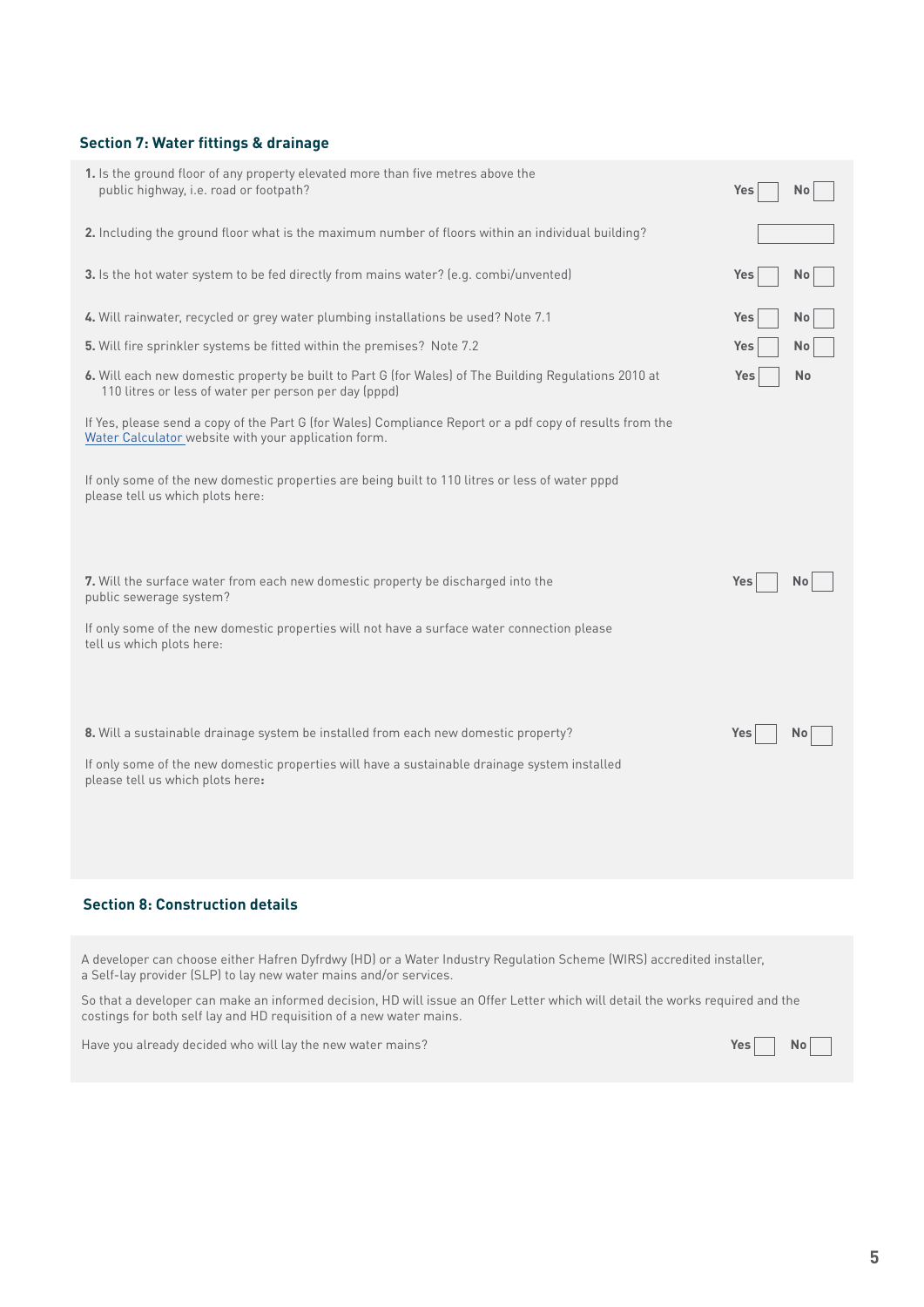| If SLP, we'll send you a Self-lay Agreement with our Offer Letter.<br>In the meantime please tell us which option you'll be using: | SLP to design & construct<br><b>SLP to construct only</b> |                         |
|------------------------------------------------------------------------------------------------------------------------------------|-----------------------------------------------------------|-------------------------|
| Is the SLP also laying the services?                                                                                               |                                                           | Yes<br>No               |
| Please tell us which SLP you'll be using:                                                                                          |                                                           |                         |
| SLP name                                                                                                                           |                                                           |                         |
| Address and postcode Note 8.1                                                                                                      |                                                           |                         |
| <b>Contact name</b>                                                                                                                |                                                           |                         |
| <b>Telephone number</b>                                                                                                            |                                                           |                         |
| <b>Email address</b>                                                                                                               |                                                           |                         |
| <b>Company number</b>                                                                                                              |                                                           |                         |
| Who is going to complete the In Line Connection?                                                                                   |                                                           | HD<br><b>SLP</b>        |
| Who should the Asset Value Payment be paid to?                                                                                     |                                                           | Developer<br><b>SLP</b> |
| Do you want all future communications to be with the SLP?                                                                          |                                                           | Yes<br><b>No</b>        |
| What type of agreement do you want us to send you?                                                                                 |                                                           | <b>DAD</b><br>RD        |

# **Section 9: Development profile**

**1.** Please tell us the start date of the build programme:

**2.** Please tell us the end date of the build programme:

### **Table 9A: Household units** Note 9.1

**For each type of property, please tell us how many of each will be built**

| <b>Flats</b> | Terraced house, mobile<br>homes, maisonettes | Semi detached premises | Detached premises inc.<br>linked detached premises |
|--------------|----------------------------------------------|------------------------|----------------------------------------------------|
|              |                                              |                        |                                                    |

**Table 9B: Non-household units (please include detailed schedule)** Note 9.2 **Please tell us about each connection needed (see the example below)**

| <b>Property description</b> | <b>Total No.</b> | Peak water flow in<br>litres per second | <b>Storage capacity</b><br>in litres | Total floor area in m <sup>2</sup> |
|-----------------------------|------------------|-----------------------------------------|--------------------------------------|------------------------------------|
| e.g. Hotel                  | 54 beds          | $1.0$ l/s                               | 5000                                 | 1200                               |
|                             |                  |                                         |                                      |                                    |
|                             |                  |                                         |                                      |                                    |
|                             |                  |                                         |                                      |                                    |
|                             |                  |                                         |                                      |                                    |
|                             |                  |                                         |                                      |                                    |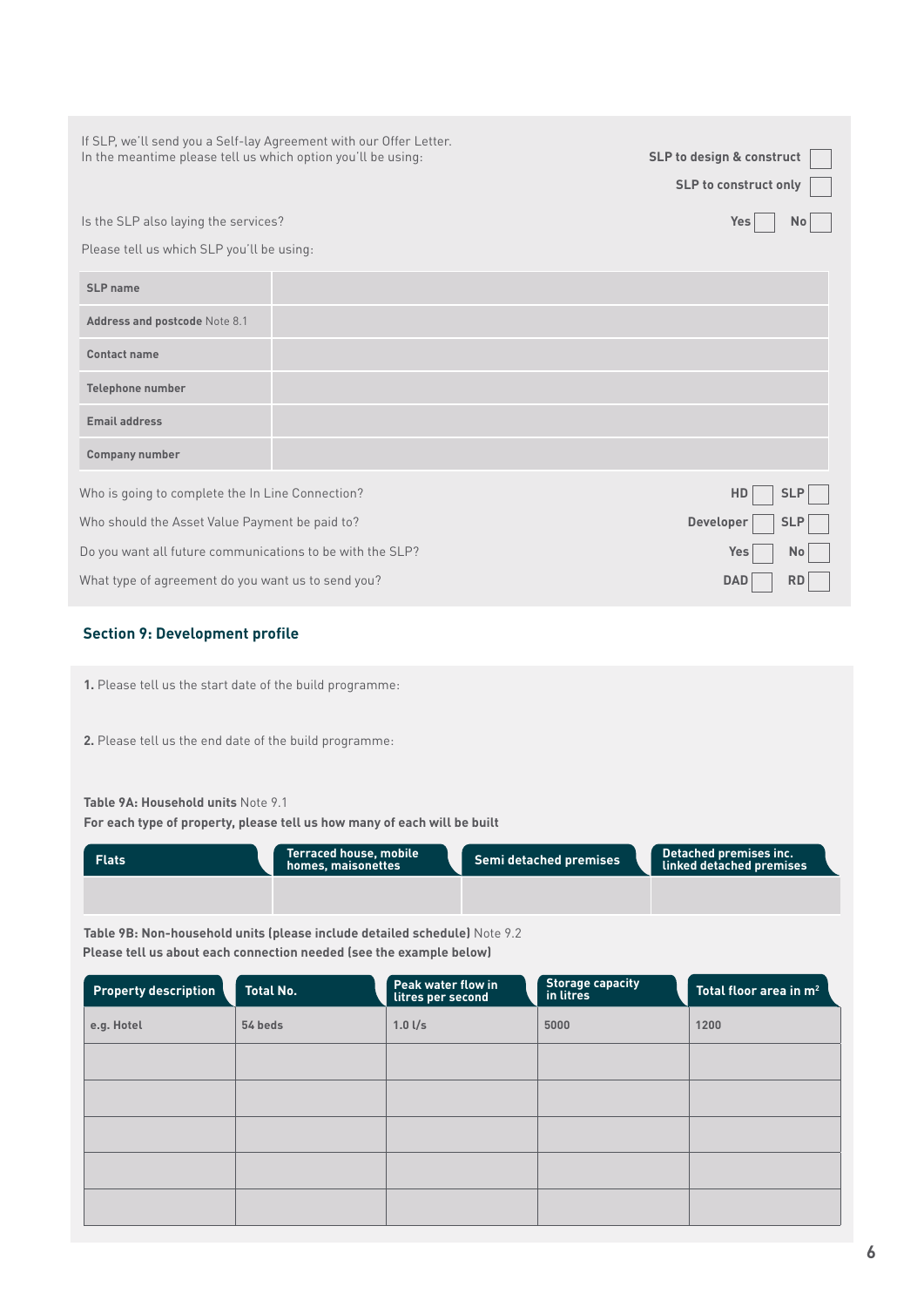# **Section 9C: Fittings List** (Non-household) Note 9.3

**Please complete this table for each property/connection. Where there is more than 1 property please provide details on a separate sheet and send in with the application form.**

| <b>Plot/unit or name</b>                                                                           | Total no. | No. supplied<br>from storage | Value size<br>(mm)                 | Total no. | Min. tank fill rate (I/s) |
|----------------------------------------------------------------------------------------------------|-----------|------------------------------|------------------------------------|-----------|---------------------------|
| WC flushing cistern                                                                                |           |                              |                                    |           |                           |
| <b>Automatic flushing cisterns</b>                                                                 |           |                              |                                    |           |                           |
| <b>Basins in a household premises</b>                                                              |           |                              |                                    |           |                           |
| <b>Basins elsewhere</b>                                                                            |           |                              |                                    |           |                           |
| Baths (tap size 20mm)                                                                              |           |                              |                                    |           |                           |
| Baths (tap larger than 20mm)                                                                       |           |                              |                                    |           |                           |
| <b>Showers</b>                                                                                     |           |                              |                                    |           |                           |
| Sinks (taps size 15mm)                                                                             |           |                              |                                    |           |                           |
| Sinks (taps larger than 15mm)                                                                      |           |                              |                                    |           |                           |
| Single spray taps                                                                                  |           |                              |                                    |           |                           |
| <b>Bidets</b>                                                                                      |           |                              |                                    |           |                           |
| <b>Dishwashers</b>                                                                                 |           |                              |                                    |           |                           |
| <b>Clothes washing machine Process</b><br>water (direct feed) in I/s                               |           |                              | Process water (direct feed) in I/s |           |                           |
| <b>Drinks vending machines</b>                                                                     |           |                              |                                    |           |                           |
| Hose bib tap 15mm Please provide<br>details:                                                       |           |                              | Please provide details:            |           |                           |
| Hose bib tap 22mm                                                                                  |           |                              |                                    |           |                           |
| Hose bib tap 25mm                                                                                  |           |                              |                                    |           |                           |
| <b>Other (please specify)</b>                                                                      |           |                              |                                    |           |                           |
| 3. Will other water supplies be required i.e. communal facilities, swimming pool etc?<br>Yes<br>No |           |                              |                                    |           |                           |

If yes, please tell us the flow required in litres per second

# **Section 10: Fire fighting provision**

| We recommend that storage provision is made to make sure an adequate water supply is available for fire fighting purposes. |           |                |  |
|----------------------------------------------------------------------------------------------------------------------------|-----------|----------------|--|
| 1. Do you need a sprinkler or hydrant on site?                                                                             | Sprinkler | <b>Hydrant</b> |  |
| 2. Please tell us if the storage tank to be used is a full capacity or reduced capacity storage tank:                      | Full      | Reduced        |  |
| If a full capacity storage tank, the rate should fill tank in 36 hours.                                                    |           |                |  |
| If a reduced storage tank, please tell us the minimum tank fill rate that you need<br>$\sqrt{s}$                           |           |                |  |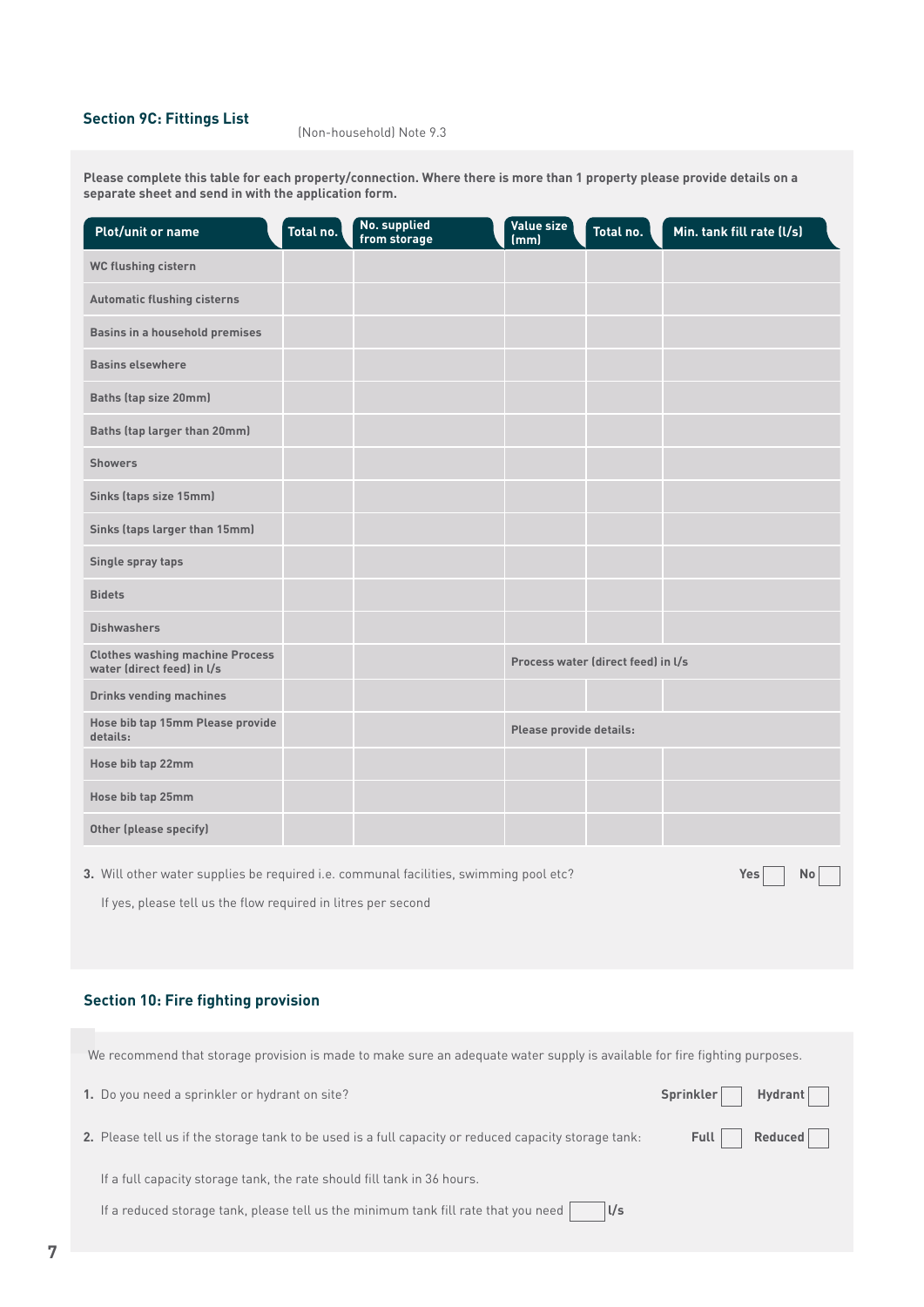# **Section 11: Checklist and payment**

| Please make sure you submit all the required information so that we can process your application and get back to you as soon as<br>possible.                                                                                                                                                                                                                                          |  |  |  |  |  |
|---------------------------------------------------------------------------------------------------------------------------------------------------------------------------------------------------------------------------------------------------------------------------------------------------------------------------------------------------------------------------------------|--|--|--|--|--|
| There's a fee for the application which is shown below. You can find more information on the charges at<br>www.hdcymru.co.uk/application-forms-and-guidance-notes or by calling us on 03306781481. The payment options are shown<br>below, but if you're paying by cheque, please make sure it's securely attached to the application form and that all items are<br>posted together. |  |  |  |  |  |
| If we don't receive the application fee(s) within 30 days of receiving your application we'll assume that you don't want to go ahead<br>with this application.                                                                                                                                                                                                                        |  |  |  |  |  |
| Please tick to indicate information is attached.                                                                                                                                                                                                                                                                                                                                      |  |  |  |  |  |
| 1 copy of a location plan showing, edged in pink, the development site together with any other adjacent land owned by the<br>applicant edged in blue                                                                                                                                                                                                                                  |  |  |  |  |  |
| 1 copy of a site layout plan showing the points at which the applicant wants the requisitioned mains to connect to his private<br>or on-site services                                                                                                                                                                                                                                 |  |  |  |  |  |
| Your site layout plan must include:                                                                                                                                                                                                                                                                                                                                                   |  |  |  |  |  |
| the extent of the first installation, if multiple visits apply and each "back to back" connection if main are being self<br>constructed                                                                                                                                                                                                                                               |  |  |  |  |  |
| plot numbers                                                                                                                                                                                                                                                                                                                                                                          |  |  |  |  |  |
| phasing requirements                                                                                                                                                                                                                                                                                                                                                                  |  |  |  |  |  |
| areas to be adopted as public highway                                                                                                                                                                                                                                                                                                                                                 |  |  |  |  |  |
| service strips, if applicable                                                                                                                                                                                                                                                                                                                                                         |  |  |  |  |  |
| points of entry and route of service to back of footpath/boundary point                                                                                                                                                                                                                                                                                                               |  |  |  |  |  |
| AUTOCAD 2004 will be used to produce the mains design plans. Therefore please email us a copy of your site layout plan in<br>AUTOCAD format, along with the developer's name and the name of the development site in the subject field to:<br>new.connections@hdcymru.co.uk                                                                                                           |  |  |  |  |  |
| Please tell us the date that the plan was emailed to us                                                                                                                                                                                                                                                                                                                               |  |  |  |  |  |
| Please tell us your email address used                                                                                                                                                                                                                                                                                                                                                |  |  |  |  |  |
| Please tell us the title of the email                                                                                                                                                                                                                                                                                                                                                 |  |  |  |  |  |
| a copy of the valid planning permission for the site (if proposed development)                                                                                                                                                                                                                                                                                                        |  |  |  |  |  |
| evidence that the applicant owns or occupies the site or premises (e.g. Land Registry document)                                                                                                                                                                                                                                                                                       |  |  |  |  |  |
| evidence that the domestic properties have been built to Part G (for Wales) of The Building Regulations 2010 at 110 litres or<br>less of water pppd. This can be a copy of the Part G (for Wales)Compliance Report or a pdf copy of the results of the<br><b>Water Calculator</b>                                                                                                     |  |  |  |  |  |
| enclosed a Soil Analysis Report, if applicable (see section 5)                                                                                                                                                                                                                                                                                                                        |  |  |  |  |  |
| the fee payment (please see our latest charging booklet available on our website)                                                                                                                                                                                                                                                                                                     |  |  |  |  |  |
| If you need an invoice before you can send us the fee payment, please tick here and we'll send you this with your<br>acknowledgement and reference number.                                                                                                                                                                                                                            |  |  |  |  |  |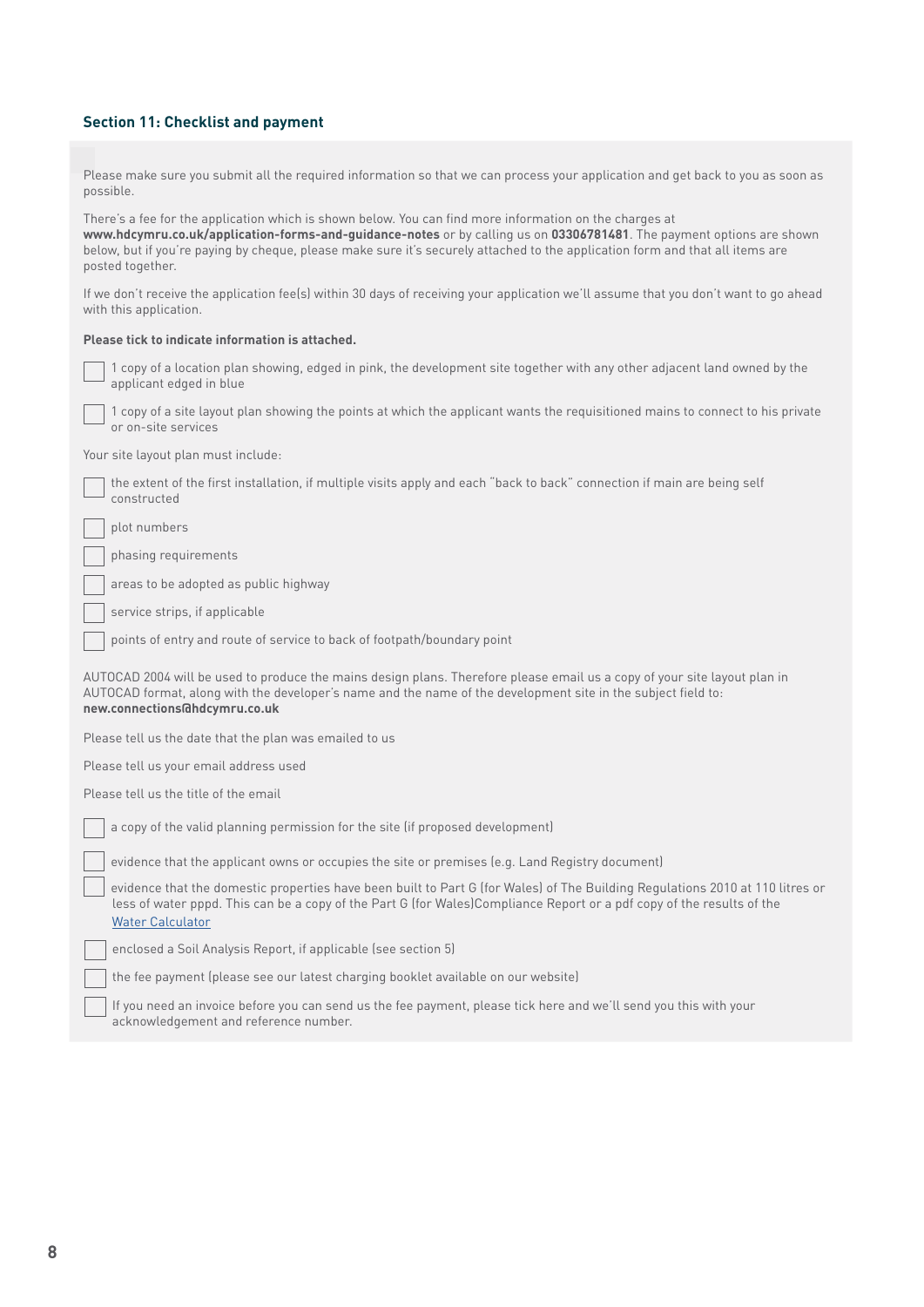# **Section 11a: Payment details**

| Please tell us how you are going to pay the application fee:                                                                                                                                                             |                 |  |  |  |  |
|--------------------------------------------------------------------------------------------------------------------------------------------------------------------------------------------------------------------------|-----------------|--|--|--|--|
| Debit/credit card<br><b>BACS</b><br>Cheque                                                                                                                                                                               |                 |  |  |  |  |
| For debit/credit card payments, we'll contact you on receipt of the application form to take payment. Please make cheques payable<br>to Hafren Dyfrdwy Ltd and post it to us along with your completed application form. |                 |  |  |  |  |
| If you're making a BACS payment please send your payment to our bank using these details:                                                                                                                                |                 |  |  |  |  |
| <b>Account name: Hafren Dyfrdwy Ltd</b><br><b>Bank: Barclays</b><br>Sort code: 20-00-00<br><b>Account Number: 33604071</b><br><b>UTR number: GB486985565</b><br>Company registration number: 054 15325 13168             |                 |  |  |  |  |
| Please tell us the date the payment was made, who made<br>it and the BACS reference number so we can match your<br>application to your payment.                                                                          | <b>BACS ref</b> |  |  |  |  |
| Please make sure any BACS payment is made before you                                                                                                                                                                     | <b>Payer</b>    |  |  |  |  |
| submit your application.                                                                                                                                                                                                 | <b>Date</b>     |  |  |  |  |
| Please send all completed applications and supporting<br>information to:                                                                                                                                                 | <b>Amount</b>   |  |  |  |  |
| <b>Hafren Dyfrdwy Ltd</b><br>PO Box 5311<br><b>Coventry</b><br>CV <sub>3</sub> 9FL                                                                                                                                       |                 |  |  |  |  |
| Or email them to new.connections@hdcymru.co.uk in a zip file.                                                                                                                                                            |                 |  |  |  |  |
| the contract of the contract of the contract of the contract of the contract of the contract of the contract of                                                                                                          |                 |  |  |  |  |

If you email your application to us, we'll assume that you're going to pay by credit/debit card and will contact you for payment.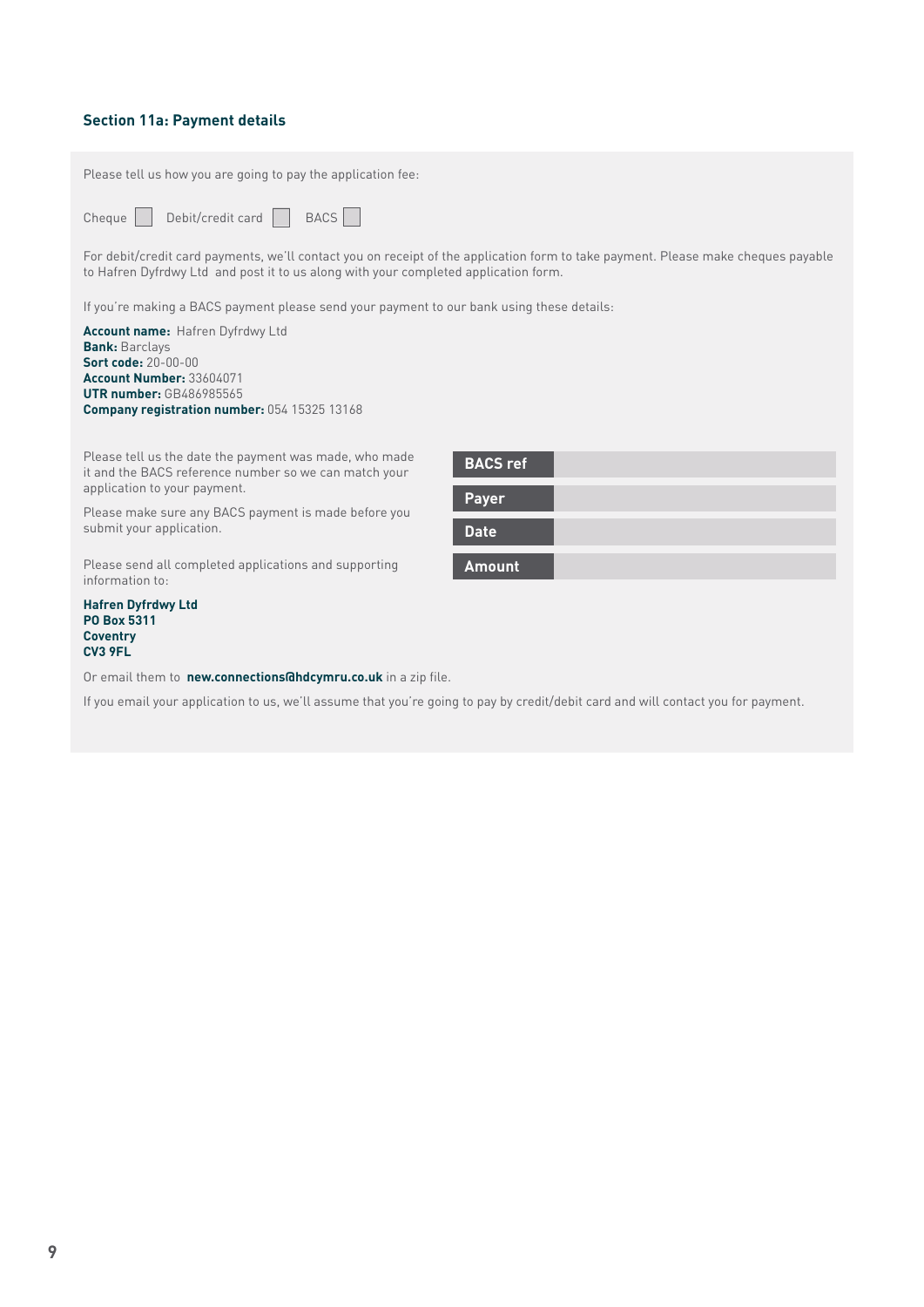#### **Section 12:** (To be signed by Requisitioner)

Please advise me of the estimated cost and programme for providing new water mains for domestic and/or non domestic\* (delete as applicable) purposes for the above named development. In this respect, I will provide any relevant information required by Hafren Dyfrdwy Ltd.

I understand that the submission of this form is to be treated as a preliminary enquiry and does not commit me or Hafren Dyfrdwy Ltd, save as set out below. In particular, I understand that Hafren Dyfrdwy Ltd does not authorise or hold itself responsible for the reimbursement of any expenses incurred in any design work undertaken by me without the express approval of Hafren Dyfrdwy Ltd.

I confirm that if following the provision by Hafren Dyfrdwy Ltd of the estimated cost and programme, I require further or revised estimates and programmes for providing public water mains for the above named development, I will pay Hafren Dyfrdwy LtdLtd's costs and will provide such advance payment as they may reasonably require. Upon my acceptance of the estimated cost and programme, I will enter into a formal written agreement with Hafren Dyfrdwy Ltd for a requisition of a water main.

I also confirm that if the requisition does not proceed I will reimburse Hafren Dyfrdwy Ltd's reasonable abortive costs in preparing the estimated cost and programme.

If there is more than one requisitioner, please photocopy this declaration page and ensure that each applicant returns a signed copy.

By signing this form I confirm:

- **That the requisitioner is the owner / occupier of the land or existing premises for which the mains are being requisitioned**
- **That all statutory requirements, including without limitation the Water Industry Act 1991 and the CDM Regulations 2015 (as amended), shall be met**
- **That I have read the Developer Charges Booklet and understand the charges that are applicable to water main requisition**
- **That I have read the Hafren Dyfrdwy Ltd main requisitions and service connections guidance notes**

**• (if signing on behalf of a Company) I am a duly authorised representative of the Company and can bind the Company accordingly. Signature**

**Full name in capitals Position**

**Company name: (if signing on behalf of a Company)**

**Address:**

#### **Postcode:**

The information you provide to us in this application will be used for the purposes of providing a water main. We will provide you with our water main design proposals, the estimated costs and programme.

#### **Please note that we will only discuss this new connection with those parties identified on the application.**

Should you make any changes to this information you must tell us as soon as possible so as not to delay your application.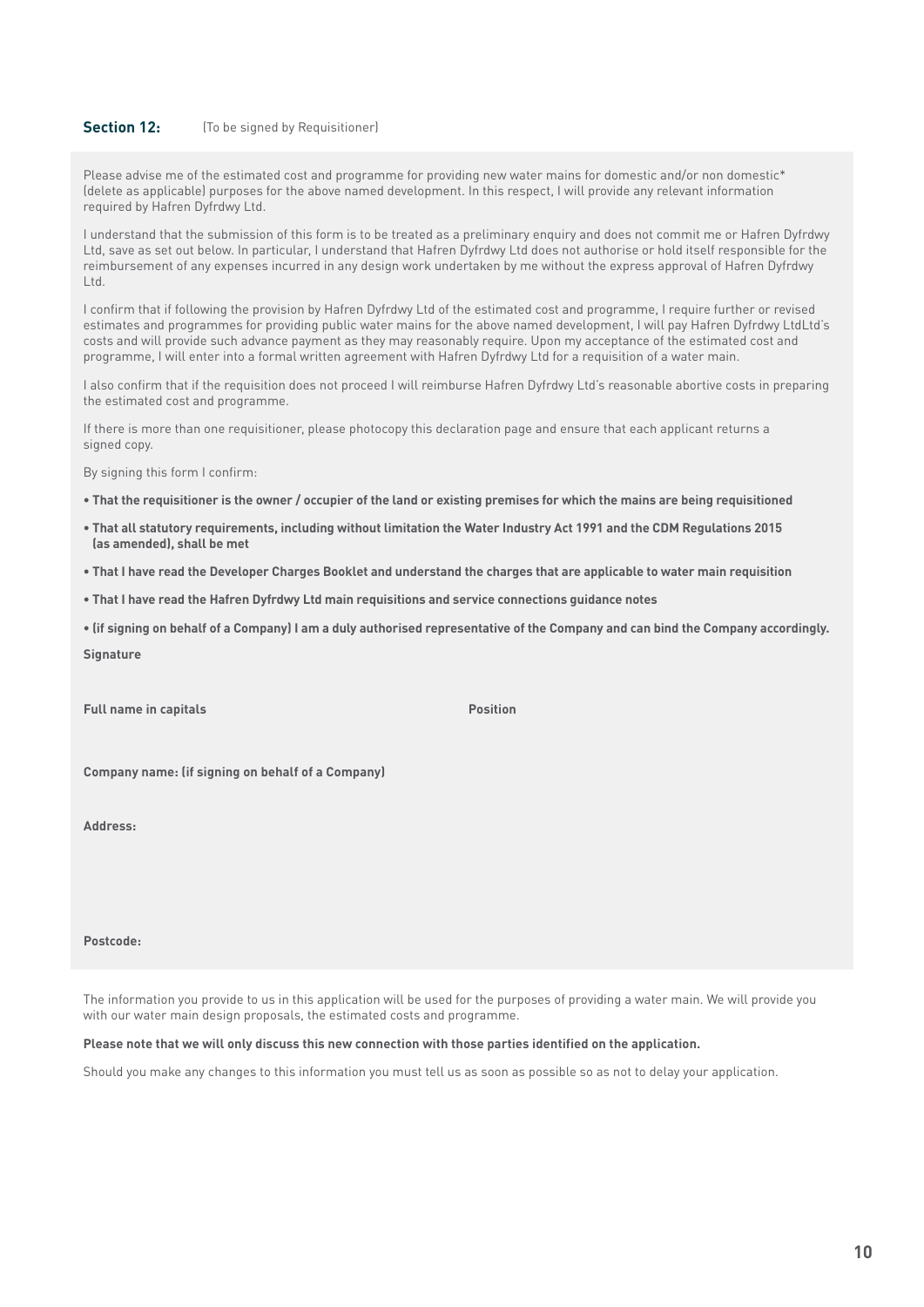# **Support notes**

IMPORTANT NOTE: Insufficient or inaccurate information may result in delays in the processing of your application.

#### **Note 1: Requisitioner details**

- **1.1** The Requisitioner is the owner/occupier of the site that needs the connection. It is this individual/company that is responsible for the content of the application form and for accepting the conditions laid out in the application declaration.
- **1.2** Please ensure that the complete address and contact details are provided. These address details may be used for future contact and correspondence.
- **1.3** Registered Company Number: The registration number of the business as issued by Companies House **(www.companieshouse.gov.uk)**
- **1.4** We will accept an application form that has been completed by an Agent/Consultant, however, the Requisitioner remains responsible for the content of the application and must sign the application form.
- **1.5** Please provide as much of the site address as is available at the time of submission. This address must contain road name, town/city and county.
- **1.6** The Ordnance Survey reference is a 12 digit grid reference split into two 6 digit numbers (X and Y). You can get this from **www.ordnancesurvey.co.uk**
- **1.7** If you have made a development enquiry or submitted any applications that are linked to this site please tell us the reference numbers. This will help us process this application.

#### **Note 2: Contractor details**

**2.1** The contractor is the company that will be completing the work on site.

#### **Note 3: Construction and Design Management (CDM) Regulations 2015**

- **3.1** Your project is notifiable if construction work lasts more than 30 working days and has more than 20 workers working simultaneously at any point in the project; or involves more than 500 person days. IMPORTANT NOTE: Where a project is notifiable, the client must give notice in writing to the Executive as soon as is practicable before the construction phase begins.
- **3.2** More information regarding the Health and Safety Executive (HSE) and how to contact them can be found at **www.hse.gov.uk**
- **3.3** A domestic client is someone who has construction work done on their own home, or the home of a family member, which is not done in connection with a business. Local authorities, housing associations, charities, landlords and other businesses may own domestic properties, but they are not a domestic client for the purposes of CDM 2015. If the work is in connection with a business attached to domestic premises, such as a shop, the client is not a domestic client.
- **3.4** A domestic client is not required to carry out the duties placed on commercial clients. Where the work involves only one contractor, the contractor must carry out the client duties as well as the duties they already have as contractor. In practice, this should involve doing little more to manage the work to ensure health and safety. Where there is more than one contractor the duties of the client must be carried out by the contractor in control of the construction work.

If they so wish, a domestic client has the flexibility of agreeing (in writing) with their designer, typically the architect, that the designer coordinates and manages the project. Where no such agreement is made, the principal contractor will automatically take over the project management responsibilities.

**3.5** HSE provides description of the other duty holders, including:

Clients are organisations or individuals for whom a construction project is carried out.

Principal Designers are designers appointed by the client in projects involving more than one contractor. They can be an organisation or an individual with sufficient knowledge, experience and ability to carry out the role.

Principal Contractors are contractors appointed by the client to coordinate the construction phase of a project where it involves more than one contractor.

As a designer we have a duty under the Construction Design and Management Regulations (CDM) 2015 to inform you of the clients duties. These include:

- Making sure a competent principal designer is appointed
- Making sure a competent principal contractor is appointed
- Providing all the information requested in this application and any relevant health & safety information throughout the design and construction of the works
- Not allowing construction to start unless the principal contractor has prepared a plan to manage, monitor and coordinate health and safety during the works

#### **More details can be found at www.hse.gov.uk**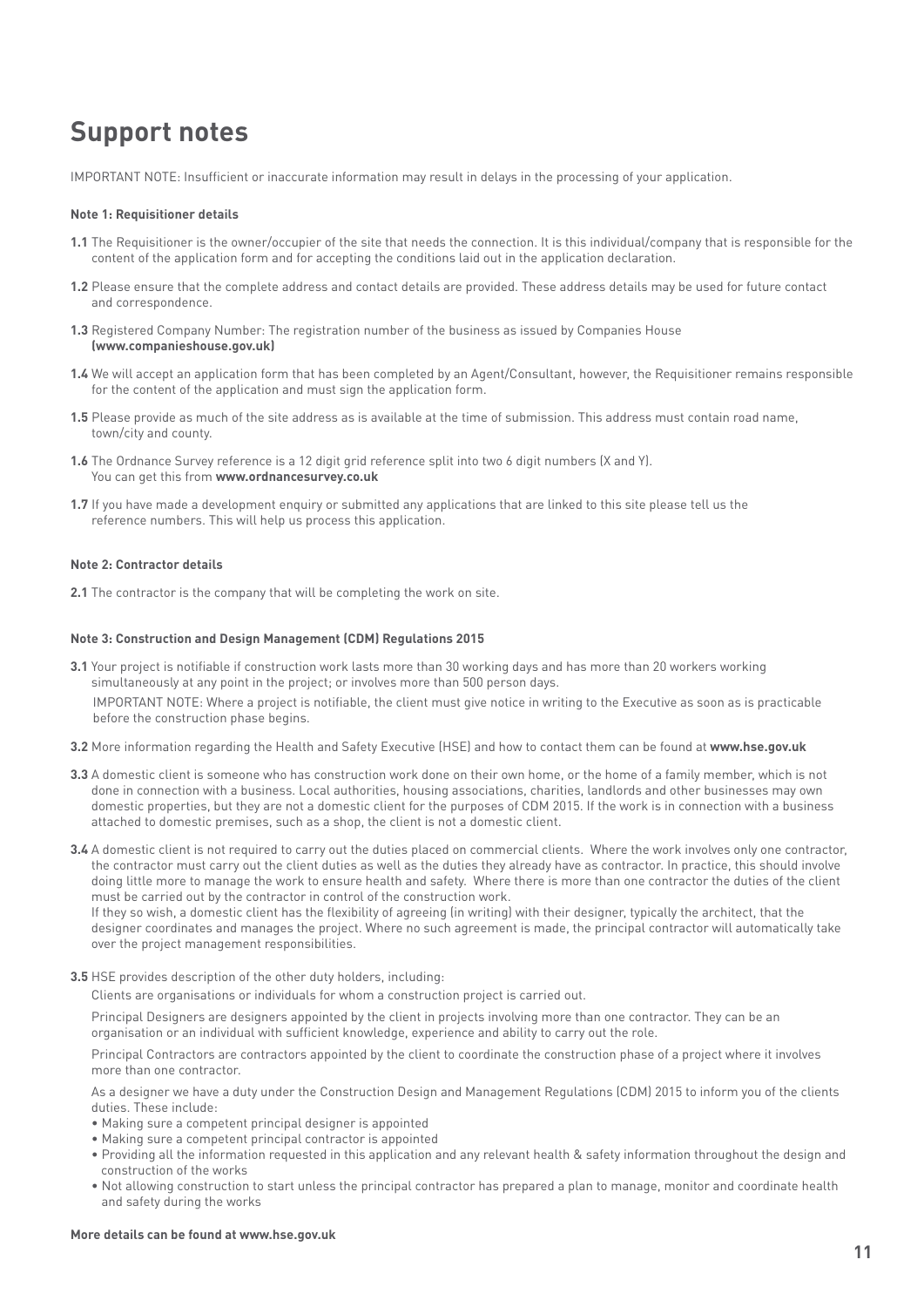#### **Note 4: Local council details**

- **4.1** Please tell us the name of the council authority that has provided planning permission construction on the site.
- **4.2** Please tell us the unique reference number for the planning permission issued by the council authority.
- **4.3** Outline consent: A form of planning consent designed to test the principle of whether or not a development is acceptable. The planning authority can request any level of detail they think is necessary to reach a decision, although usually, only a minimal amount of information is supplied. Outline consent does not authorise construction, only that the site is suitable for development.
- **4.4** Full consent: A detailed planning assessment that will provide consent for construction to start, as well as confirming the future use of the site.

#### **Note 5: Ground condition**

- **5.1** Examples of the contaminants
	- **a)** Surface active organic compounds: detergents, soaps, wetting agents or alcohol
	- **b)** Concentrated oxidising agents: Chlorine, nitric acid and sulphuric acid

The site will be considered contaminated if it is situated within 100m of a petrol station or industrial site that would use and dispose of contaminating agents

#### **5.2 Previous use definitions**

- **a) Greenfield/agriculture:** An area of land used previously for agriculture, forest land or some other undeveloped site
- **b) Housing:** A site dedicated to domestic premises
- **c) Industry:** A site dedicated to commercial or industrial uses
- **d) Landfill:** A disposal site where solid waste, such as paper, glass, and metal, is buried between layers of dirt and other materials in such a way as to reduce contamination of the surrounding land.

#### **Note 6: Infrastructure Credits**

**6.1** Infrastructure charges fund the maintenance of our local water and sewerage networks needed to service additional demand.

These charges are made under Section 146 of the Water Industry Act 1991. Liability for infrastructure charges arises when newly created premises are connected to the public water or sewerage systems and can receive water for domestic purposes. On redevelopment sites a credit is given for each premise which had a water connection in the last five years.

Infrastructure charges will be included in the quote you receive for the water supply connections although payment is not legally required until the water connection has been made.

Please refer to our current Developer Charges Booklet.

Connection charges must be paid for in advance.

**6.2** Additional premises information MUST contain the information that is requested in the table shown in question 1.

#### **Note 7: Plumbing details**

**7.1** Grey water: Waste water generated from domestic activities such as laundry, dishwashing and bathing.

**7.2** Sprinkler systems should be designed to BS EN 12845:2004 and Amendment 2:2009.

**7.3** Here are our requirements for meters in multiple occupancy properties:

- Each separate occupiable premise and/or communal area in the property will be metered individually.
- The meter must be provided by Hafren Dyfrdwy, but can be fitted by the developer. Alternatively, Hafren Dyfrdwy can fit the meter for a charge.
- At the "Quote acceptance" stage the developer needs to submit drawings of each floor indentifying:
	- **Each plot with plot number**
	- **Any communal and/or landlord area with a water supply**
	- **The proposed location of each meter**
- The site connection will not be progressed until this information has been provided and accepted. The developer is required to give us amended drawings if any changes or additions are made to the number and/or position of the occupiable premises, landlord and communal supplies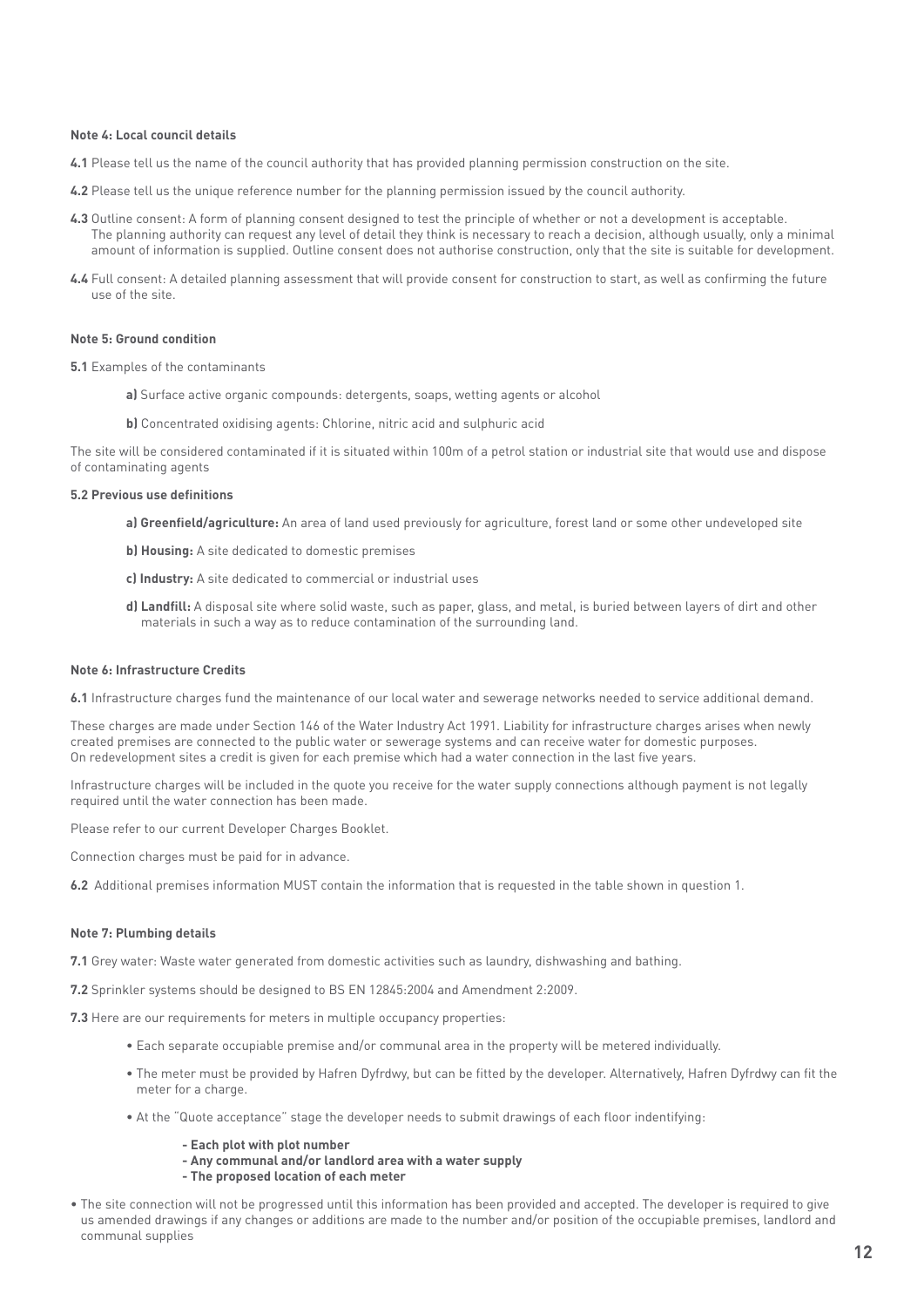#### **Note 8: Construction details**

- **8.1** Registered Company Name: The name of the business that has been registered with Companies House see **www.companieshouse.gov.uk.**
- **8.2** A VAT registration number is alphanumeric and consists of up to 15 characters. When entering your VAT number, it must include the two letters that identify your EU member state (e.g. DK for Denmark, EL for Greece, and GB for the United Kingdom).

Your number can be obtained from **www.hmrc.gov.uk/vat**

#### **Note 9: Development profile**

- **9.1** Please tell us the total number of premises that will be occupied by the end of the development so that we can assess the impact on our water network.
- **9.2** Please give us a list of the associated details of all non-household units that are being constructed on the site as part of this development. Below is a table giving an example of the property types and the total number of what is required for each:

| <b>Property type</b> | <b>Total no of</b> |
|----------------------|--------------------|
| Hotel                | Beds               |
| Hospitals            | Beds               |
| Nursing homes        | Beds               |
| Schools              | Pupils             |
| Restaurants          | Seats              |

**9.3** A copy of Table 9C needs to be completed for each unit that will be built on the site.

## **Note 10: Fire fighting provision**

**10.1** Sprinkler systems should be designed to BS EN 12845:2004

**10.2** Please contact the Water Officer at the local Fire and Rescue Service if you are unsure of the fire fighting flow requirements for the proposed development.